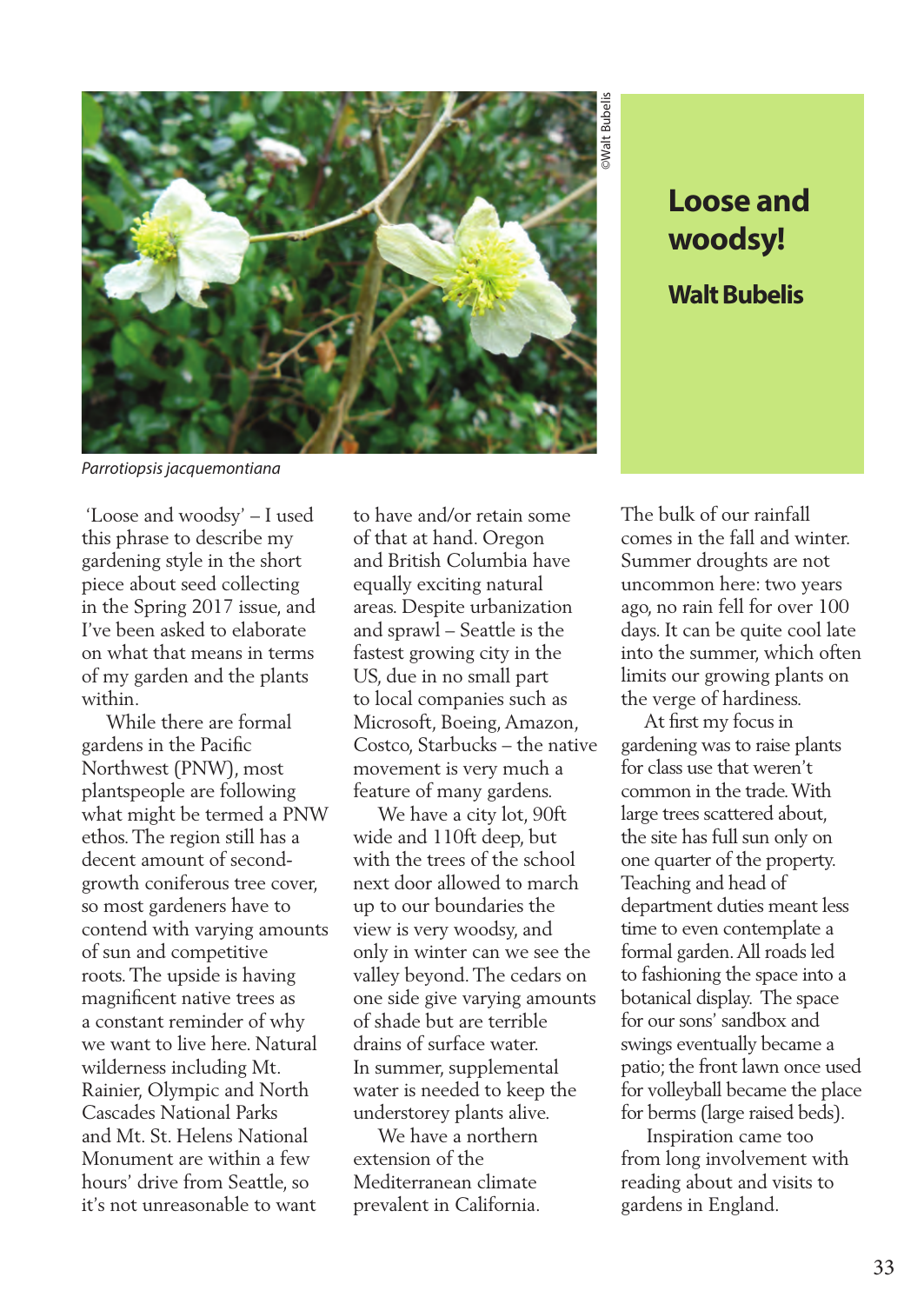

*Rhododendron chlorops, Hydrangea macrophylla* 'Lemon Daddy', *Polystichum munitum & Thuja plicata.*

In 1980, my wife, two sons and I came to England and Scotland for 6 weeks with another week in France. Seeing such gardens as Trengwainton, Lanhydrock, Syon and Osterley reinforced my love of sweeping beds and exuberant growth.

 Our horticulture department was fortunate to have visiting speakers such as Christopher Lloyd, Alan Bloom and Adrian Bloom. I had a wonderful day driving Adrian to two of our local plantspeople's gardens, Roy Davison (author of *Lewisias)*, and the *Arboretum Bulletin*  editor, Sallie Allen. British ideas and plant choices were part and parcel of what was entering the PNW gardening world, later supplemented by others such as Fergus Garret

and Piet Oudolf. Early on, I joined the Hardy Plant Society and subscribed to *The Garden* and *Gardens Illustrated*. Two of our faculty were instrumental in getting permission from the HPS to form a Northwest Branch, known here as the Northwest Hardy Plant Society. A break-away became known as Northwest Perennial Alliance; they co-exist.

 Additional inspiration and/or reinforcement came from many local artists. The Northwest School began in the 1930s and saw Mark Tobey, Kenneth Callahan, Morris Graves and Guy Anderson inspired by the wild, rugged landscape and also by the coastal native North American art of such tribes as the Haida, Tlingit, Kwaikutl, and Makah.

In nearby Victoria, B.C., Emily Carr's work is renowned. The salt-water life here inspired the early organic works of the master glass blower Dale Chihuly among others of the Pilchuck School.

 All in all, it's an outdoororiented lifestyle, although the pressures of intense population growth are masking that in many areas. The green world thus plays an ever more important role in my life, which I continue to share with graduates of our horticulture program through the monthly garden walks I arrange. Visiting a mixture of public and private gardens reinforces their plant knowledge and introduces new plants and design concepts. A wealth of new introductions comes our way owing to the excellent plant-collecting activities of Dan Hinkley of Heronswood and now Windcliff, Kelly Dodson and Sue Milliken of Far Reaches, Sean Hogan of Cistus Nursery, Paul Bonine of Xera Nursery, and others such as the fern experts Sue Olsen and Judith Jones. I donate seeds and cuttings to the Calvert Greenhouse at the University of Washington, the Kruckeberg Garden and to my previous horticulture department at Edmonds Community College. I always find other tempting treasures. I use just a few mailorder nurseries such as Plants Delights Nursery, Annie's Annuals and McClure and Zimmerman. The seeds offered by both the HPS and the Mediterranean Garden Society broaden the options.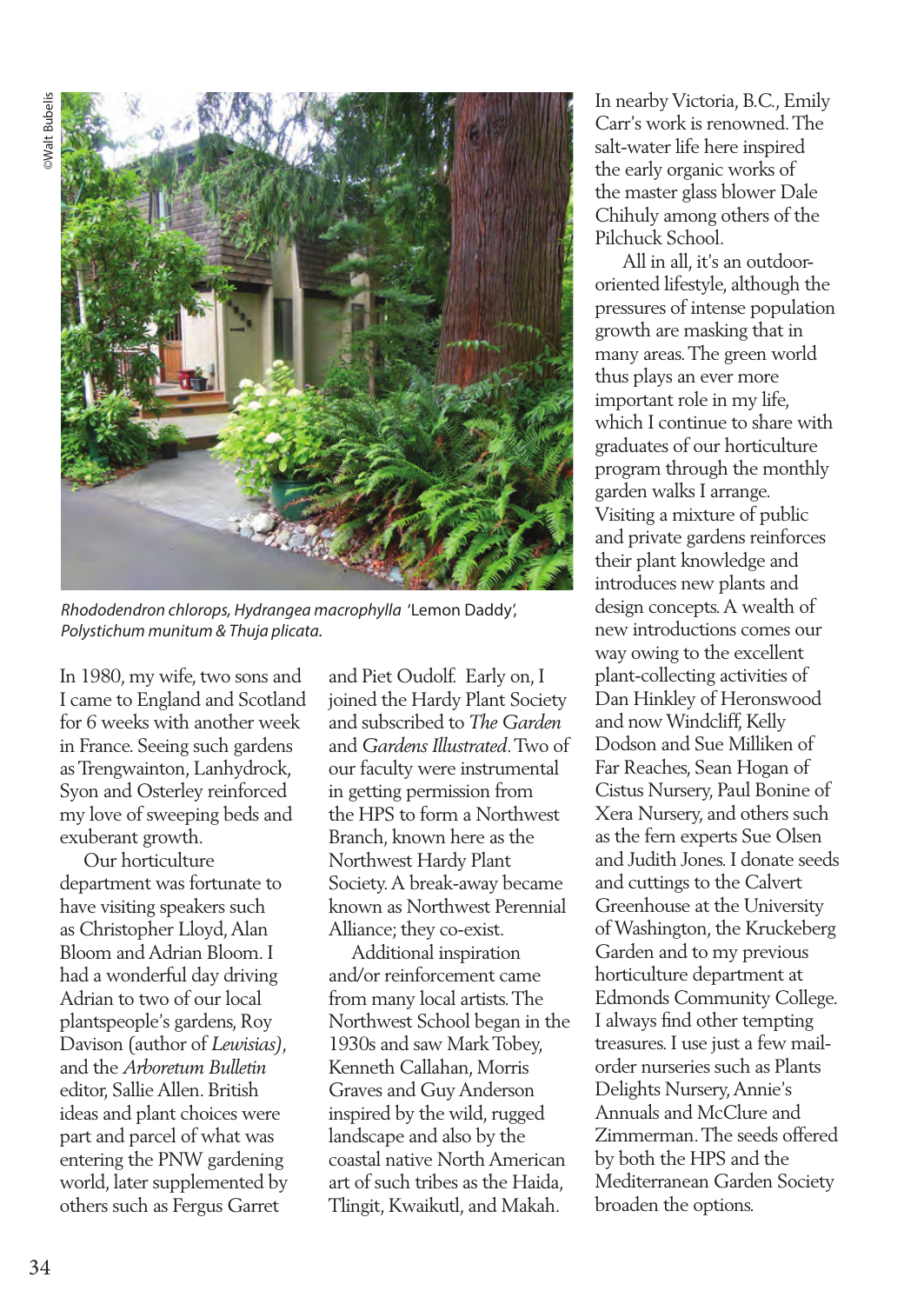I apologize for mere lists which can be boring to look over. They're included to indicate the diversity of plants I attempt to grow with varying success.

 Trees give variety and shade. I myself have four 100' tall Western Red Cedars (*Thuja plicata*), numerous Big-leaf Maples (*Acer macrophyllum*), Western/Pacific Dogwood (*Cornus nuttallii*), a Cascara (*Frangula purshiana*), a large Coast Rhododendron (*R. macrophyllum*), Western Hazelnuts (*Corylus cornuta* var. *californica*) and many Indian Plums

(*Oemleria cerasiformis*). Native shrubs include both Oregon grapes (*Mahonia aquifolium* and *nervosa*) and Snowberry (*Symphoricarpos albus*) with Starflower (*Trientalis borealis*) running underneath. Our south and west sides flow seamlessly into the school property as both are steep slopes some 70ft above the level parking lots, with sizeable Black Cottonwoods (*Populus balsamifera* var. *trichocarpa*), Oregon Ash (*Fraxinus latifolia*) and Pin Cherries (*Prunus emarginata*) on the school's perimeter.

A few other tall conifers

(*Chamaecyparis pisifera* 'Plumosa Aurea', *Abies koreana* – the tallest in Seattle at 20', *Picea omorika, Sciadopitys verticillata*) and various broadleaf trees and shrubby trees cast their shadows too. Of note here are a 20' *Eurya japonica* (which I grew from HPS seed), *Illicium anisatum* (also some 20' and seed grown), *Ilex crenata* 'Mariesii' (another Seattle record at 18'), *Trochodendron aralioides, Osmanthus armatus, Viburnum cinnamomifolium*  & *rhytidophyllum, Garrya elliptica, Maytenus boaria, Aristotelia chilensis,* and



*Thuja plicata* towers over *Stewartia pseudocamellia , Hydrangea macrophylla* 'Preziosa Pink Beauty' & *Chamaecyparis pisifera filifera*  'Golden Mop'.



*Fothergilla monticola, Crataegus monogyna, Populus balsamifera*  var. *trichocarpa, Geranium sanguineum, Iris pallida '*Variegata' & *Mahonia nervosa.*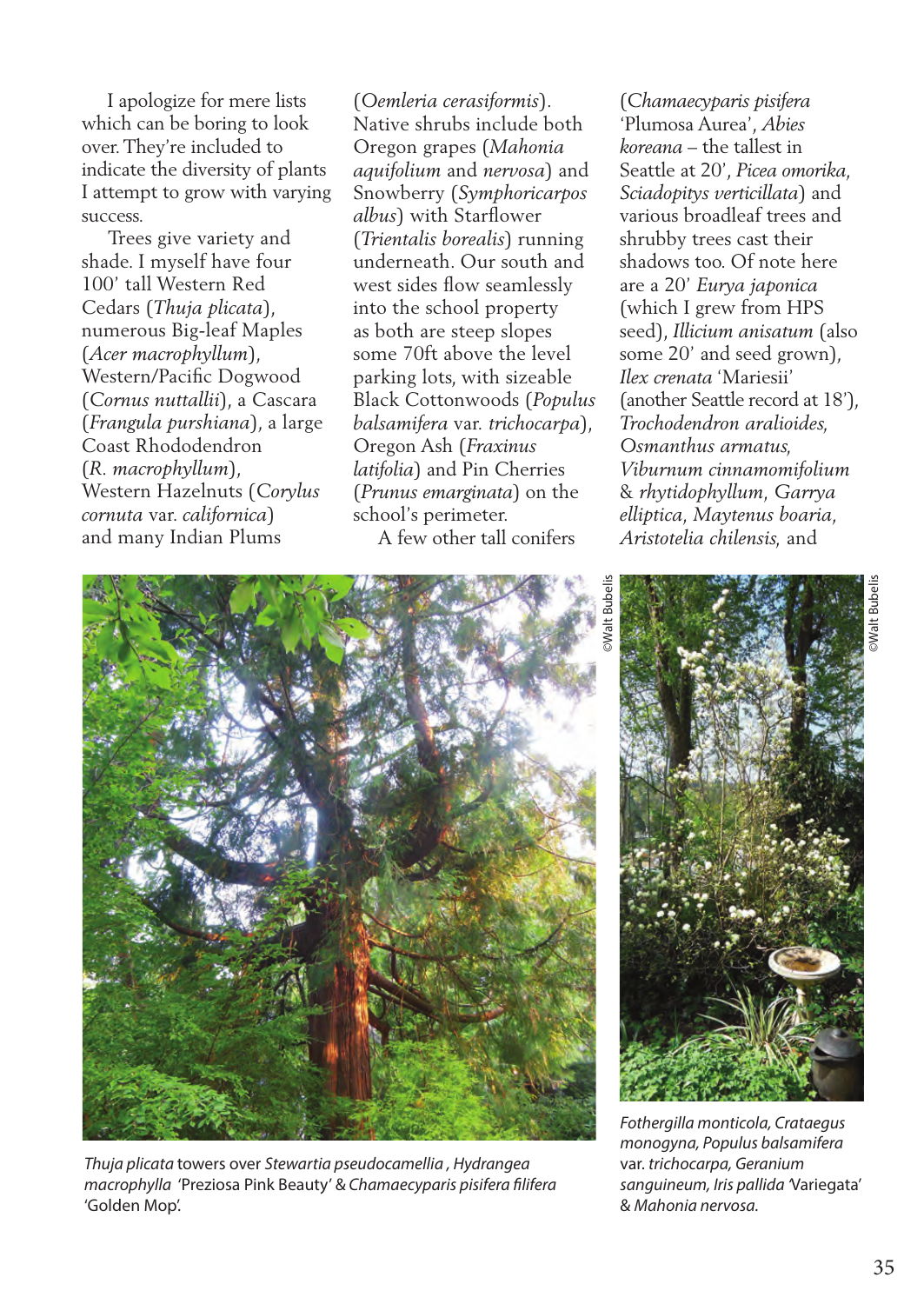various camellias and rhododendrons of size.

 Some deciduous trees of note are *Hovenia dulcis*  (at 25', seed grown), *Sorbus forrestii, Amelanchier laevis*  and *A.* x *grandiflora* (both 30'), *Acer circinatum* 'Pacific Fire', *Acer grosseri* var. *hersii, Alangium platanifolium, Photinia villosa, Stewartia pseudocamellia, Stewartia monadelpha* and *Ptelea trifoliata.* 

 Midsized plants up to 10' (and over) include *Mahonia* x *media* 'Charity', *Fothergilla monticola, Buddleja* x *weyeriana* 'Honeycomb', *Parrotiopsis jacquemontiana, Deutzia* x *hybrida* 'Mont Rose', *Kalmia latifolia, Vaccinium ovatum, Hoheria* 'Glory of Amlwch', *Philadelphus pekinensis, Pinus* 

*cembra* subsp. *sibirica, Vitex agnus-castus, Osmanthus decorus, Argyrocytisus battandierii, Aristotelia chilensis, Hypericum beanii,*  and *Viburnum* x *globosum* 'Jermyns Globe'. Most of these are paired with smaller woody plants that are able to fend for themselves by tolerating the shade and/or spreading wide enough to capture some sunlight.

 Smaller evergreen shrubs, ferns, groundcovers and herbaceous plants are plentiful. Some of the more noteworthy include: *Heliohebe hulkeana, Reineckea carnea, Rohdea japonica, Bergenia ciliata, Myrsine africana, Epimedium wushanense, Ypsilandra thibetica,* 

*Strobilanthes attenuata, Vaccinium moupinense, Crinodendron patagua, Ruscus*  x *microglossus, Prostanthera cuneata, Weinmannia trichosperma, Hypericum monogynum, Ramonda myconi, Desfontainia spinosa, Trachelospermum asiaticum*  'Theta' and *Microcachys tetragona.* 

 Numerous ephemerals appear in the spring and fall. Trilliums, sanguinarias, podophyllums, disporums, pinellias, erythroniums, colchicums, snowdrops, and an array of bulbs. Tulip and narcissus cultivars are grown in pots that get shifted from a space near the greenhouse to the patio and deck as they come into bloom.



As in most gardens, choosing companion plants takes some thought and sometimes trial and error. The north-facing bed alongside the house is anchored at the west end by the tall Plume Chamaecyparis, followed eastward by a large *Camellia japonica* 'Guillio Nuccio', 'Bow Bells' rhododendron, the Korean fir, *Fatsia japonica*  'Spider's Web', *Corydalis lutea* (in a pot), *Adiantum venustum, Hydrangea macrophylla* 'Hamburg', *Disporum* 'Green Giant', *Hosta* 'June', *Vancouveria planipetala, Gymnocarpium dryopteris*, and finally *Reineckea carnea* underneath a *Sarcococca confusa*. I tried to establish *Xanthorhiza simplicissima, Blechnum chilense* and *Syneilesis aconitifolia* in this bed but they just faded away. I've carved out an opening at the eastern end for some *Trillium pusilum* 'Early Alabama Spring' and *Paris tetraphylla*.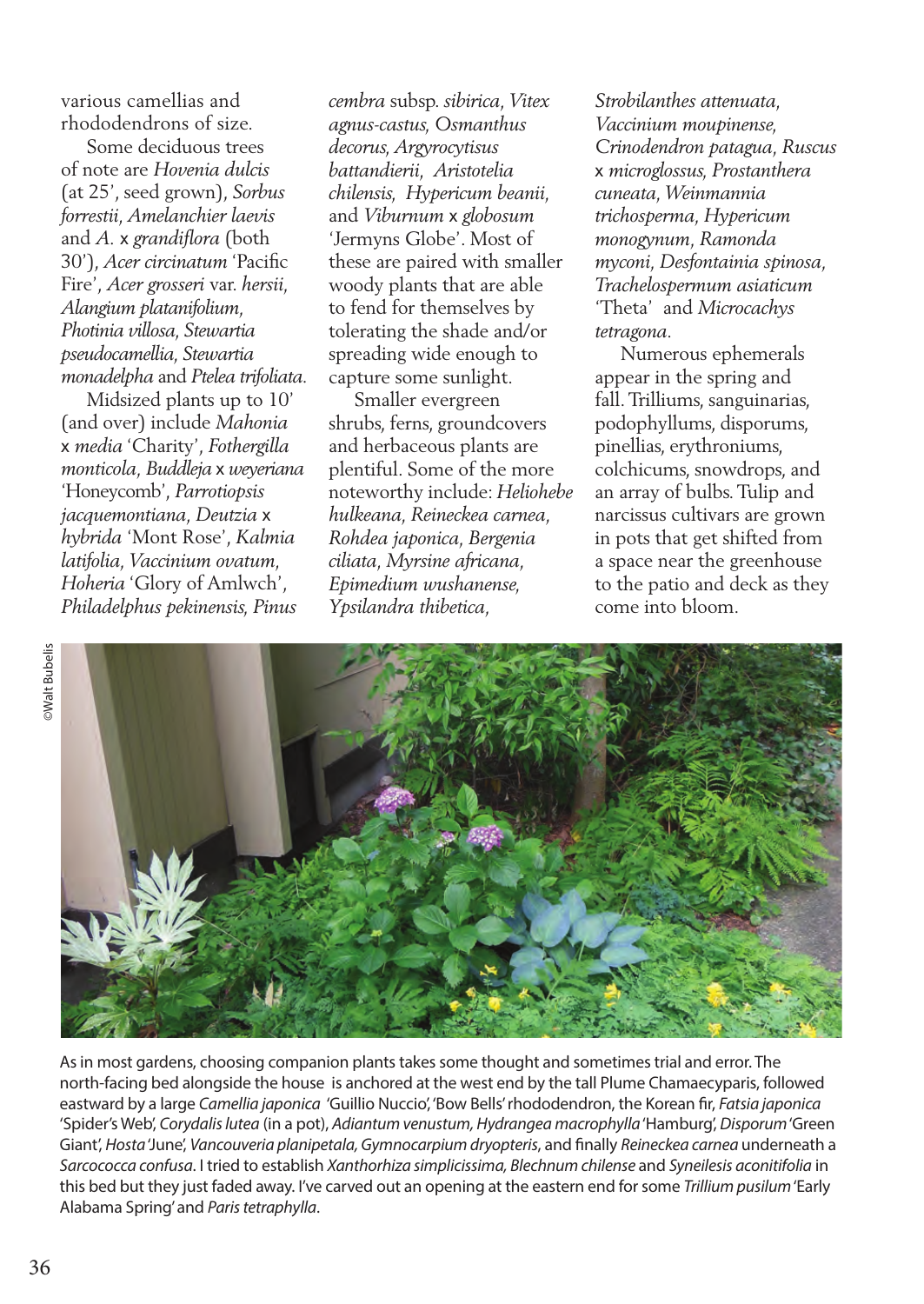

On the sunny south side of the deck the space is limited (about 35 sq. ft) but a triangular bed, edged by a stone sidewalk, house and patio gets full sun from 10 to 4 so I can plant both sun- and drought-tolerant plants in this bed. A Whipcord Cedar (*Thuja plicata* 'Whipcord') and an upright basalt rock anchor the centre. Arrayed nearby are a Hachiya persimmon with *Smilax walteri, Abies koreana* 'Silberkugel', *Penstemon pinifolius, Lotus hirsutum, Buxus microphylla* 'Compacta', *Polygaloides chamaebuxus* 'Grandiflora' and *Erysimum* 'Bowles's Mauve' – common, but so long-flowering. A mulch of chipped rock helps restrict weeds and aids in keeping low foliage dry. Winter cold killed off a *Lotus hirsutum* a couple of years ago, but some seeds regenerated and the plants look happy once more.

After a few years, the survivors are planted along the roadside verge. Species are planted in the ground from the beginning.

 Some fruit and nut trees give at least shade and support for clematis. I've never had a mature nut yet from the English walnut owing to the squirrels, but it does a nice job of shading my potting bench. Squirrels also sample unripe persimmons and apples mercilessly. Apples require cloth baggies dipped in a clay solution to thwart apple maggots, but these provide only partial protection from the codling

moth. I've given up on getting any sour cherries and currants, because of fruit-fly infestations. The only chemical I use is an infrequent application of the herbicide glyphosate on some crushed rock paths. Otherwise, staying organic has clear rewards with numerous bees and birds making appearances. Recycled material is evident throughout. Broken sidewalk concrete pieces are used in one set of steps and three retaining walls. Four rustic boundary fences are of either hawthorn or ash posts, with long rails of hazel.

 As I'm weeding and thinking about this article, I'm reminded of my early upbringing and how that has influenced my gardening. When I was 6, the family moved from Chicago to the wilds of northern Wisconsin. We lived in a 3-room log cabin on the edge of a vast forest some 10 miles from the nearest town. An orchard of apples and cherries were in front of the property, a cranberry bog off to one side. My dad tried logging but had to go back to Chicago to earn better wages, leaving my mother, my younger sister and me alone for two years.